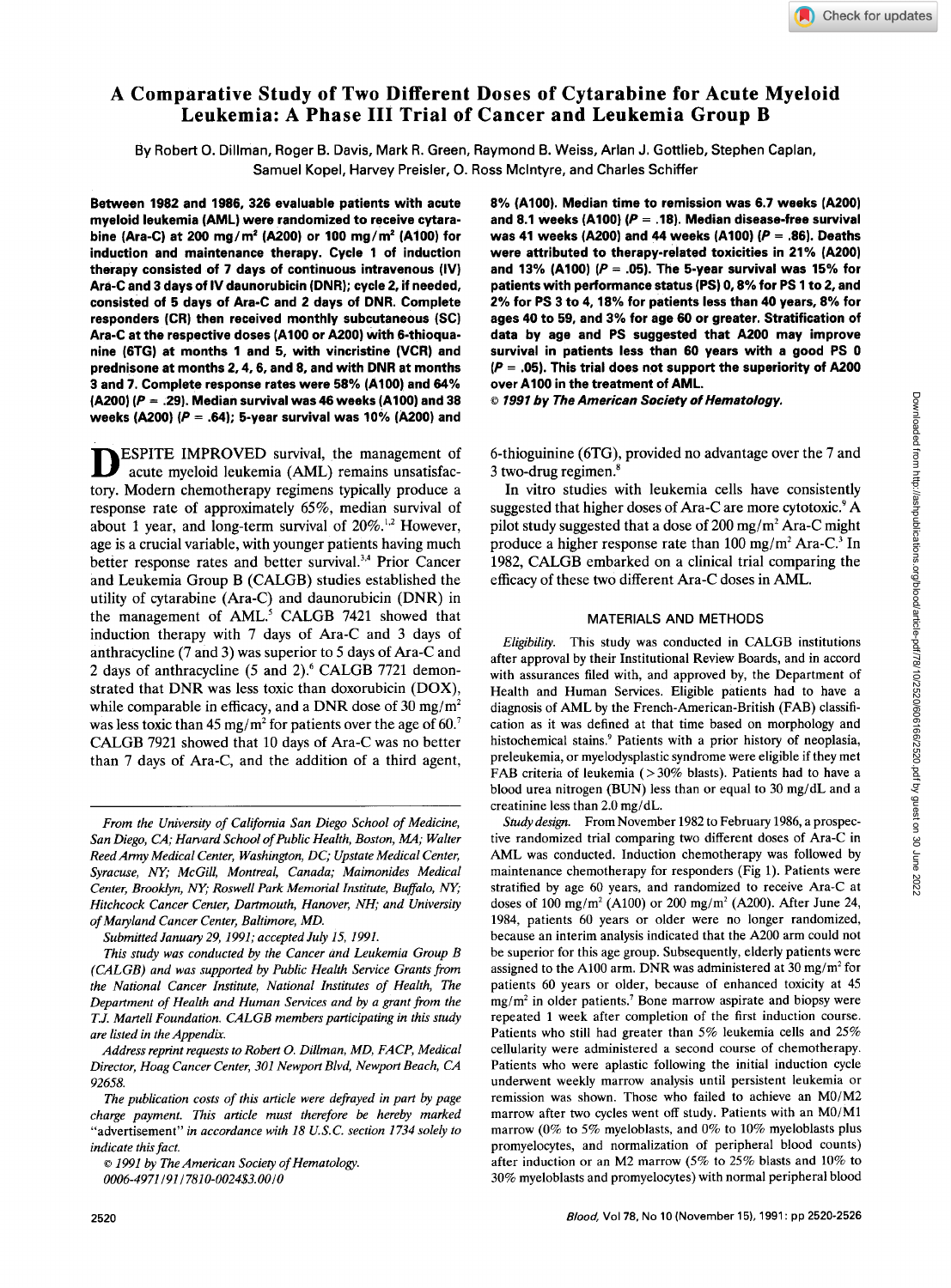# **A**





\* Ara-C: Cytosine arabinoside by continuous infusion

\*\* DNR: Daunorubicin: 45 mg/m<sup>2</sup>/d patients <60 yrs; 30 mg/m<sup>2</sup>/d patients ≥60 yrs BM = Bone Marrow

# **B**

### MAINTENANCE

|              | Cycle 1 (Four monthly courses)                              |   |                                                                    |   |                      | Cycle 2 (Four monthly courses) |                                                                              |    |                                                                                                                                                                                                                                                                                                                                                                |    |                                     |    |                      |    |                                     |    |
|--------------|-------------------------------------------------------------|---|--------------------------------------------------------------------|---|----------------------|--------------------------------|------------------------------------------------------------------------------|----|----------------------------------------------------------------------------------------------------------------------------------------------------------------------------------------------------------------------------------------------------------------------------------------------------------------------------------------------------------------|----|-------------------------------------|----|----------------------|----|-------------------------------------|----|
|              | Ara-C*<br>6-TG                                              |   | Ara-C*<br>VCR.<br><b>PRED</b>                                      |   | Ara-C*<br><b>DNR</b> |                                | Ara-C*<br><b>VCR</b><br><b>PRED</b>                                          |    | Ara-C*<br>6-TG                                                                                                                                                                                                                                                                                                                                                 |    | Ara-C*<br><b>VCR</b><br><b>PRED</b> |    | Ara-C*<br><b>DNR</b> |    | Ara-C*<br><b>VCR</b><br><b>PRED</b> |    |
|              |                                                             |   |                                                                    |   |                      |                                |                                                                              |    |                                                                                                                                                                                                                                                                                                                                                                |    |                                     |    |                      |    |                                     |    |
| <b>Weeks</b> | 0                                                           | 2 | 4                                                                  | 6 | 8                    | 10                             | 12                                                                           | 14 | 16                                                                                                                                                                                                                                                                                                                                                             | 18 | 20                                  | 22 | 24                   | 26 | 28                                  | x' |
|              | *Ara-C -<br>6 TG<br><b>DNR</b><br><b>VCR</b><br><b>PRED</b> |   | - 6-Thioguanine<br>- Daunorubicin<br>- Vincristine<br>- Prednisone |   |                      |                                | 100 mg/m <sup>2</sup> p.o. q 12h x 10<br>2 mg/m <sup>2</sup> i.v. (max 2 mg) |    | If randomized to 100/mg/m <sup>2</sup> /d during induction, give 100mg/m <sup>2</sup> b.i.d. q 12h x 10<br>If randomized to 200/mg/m <sup>2</sup> /d during induction, give 200mg/m <sup>2</sup> b.i.d. q 12h x 10<br>45 mg/m <sup>2</sup> /d patients <60 yrs; 30 mg/m <sup>2</sup> /d patients $\geq$ 60 yrs<br>40 mg/m <sup>2</sup> /d x 5 p.o. (max 100mg) |    |                                     |    |                      |    |                                     |    |

**Fig 1. Treatment schema for 8321: (A) induction and (6) maintenance.** 

counts after induction, received eight courses of monthly maintenance chemotherapy (Fig 1).

Dose modifications. There were no dose reductions based on blood counts during induction therapy. Platelets were transfused prophylactically for counts less than  $20,000/\mu L$ . Antibiotics were administered empirically, but not prophylactically. Patients unable to eat because of mouth ulceration and pain subsequently received Ara-C at a 50% dose reduction. Patients with an increase in bilirubin, transaminases, or alkaline phosphatase to twice baseline had 50% dose reductions applied to Ara-C, DNR, and 6TG. During maintenance, doses of vincristine (VCR), 6TG, and DNR were reduced by 50% for bilirubin 3 to 5 mg/dL and withheld for bilirubin greater than 5 mg/dL.

During maintenance, full drug doses were administered for granulocyte counts greater than  $2,000/\mu L$  and platelets greater than  $100,000/\mu L$ ; therapy was delayed 1 week for lesser counts. If counts recovered, full doses were given; if not, the bone marrow was re-examined. If there was no leukemia, but greater than 50% cellularity, therapy was administered at a 50% dose reduction. If there was no leukemia and less than 50% cellularity, treatment was held until cellularity was greater than 50%, granulocytes greater than  $2,000/\mu L$ , and platelets greater than  $100,000/\mu L$ , then therapy was resumed at a 50% dose reduction. If the granulocyte nadir was less than 1,000/ $\mu$ L, platelets less than 30,000/ $\mu$ L, and/or severe infection or hemorrhage occurred, all subsequent doses were reduced by 50%. VCR was reduced by 50% for decreased muscle strength or persistent parasthesias, and withheld in the presence of more severe disability until neurologic symptoms had resolved.

*Central nervous system (CNS) evaluation and treatment.* Lumbar puncture was performed at diagnosis and repeated every 6 months

for 5 years. If leukemia was present, intrathecal (IT) treatment with 50 mg Ara-C was administered every **4** days until leukemia cells were absent for three successive treatments. Subsequently, these patients received IT therapy monthly for 8 months. **In** those patients whose leptomeningeal leukemia persisted after two doses of IT ha-C, 12 mg of IT methotrexate was administered. If leukemia cells still persisted after two doses of methotrexate, 2,400 cGy craniospinal radiation was administered by external beam, and maintenance chemotherapy was administered with an initial 50% dose reduction.

Statistical methods. Patient characteristics were compared using the Wilcoxon test for continuous variables,<sup>11</sup> and appropriate exact tests for unordered categorical data'' and ordered categorical variables.<sup>13</sup> Key end points for analysis were complete response, survival time, and time to relapse. Patients who achieved MO/M1 with normal peripheral blood counts were considered complete responders (CR), and those who achieved M2 were considered partial responders (PR). Patients who achieved an MO/M1 marrow were considered to have relapsed if a bone marrow subsequently showed 25% or greater blasts and promyelocytes. For patients who reached only M2, relapse was defined by 25% or greater blasts or at least twice the percentage of blasts and promyelocytes than the percentage present at the time the patient started maintenance therapy. Physicians were asked to categorize patients who died during induction therapy into one of three groups: (1) death with residual leukemia; (2) death during marrow aplasia; and (3) death with marrow status indeterminate.

Treatment assignments were determined by a permuted blocks randomization with institutional balancing. Survival curves were calculated by the method of Kaplan and Meier.14 The log rank test was used for comparison of survival curves.<sup>15</sup> Categorical outcomes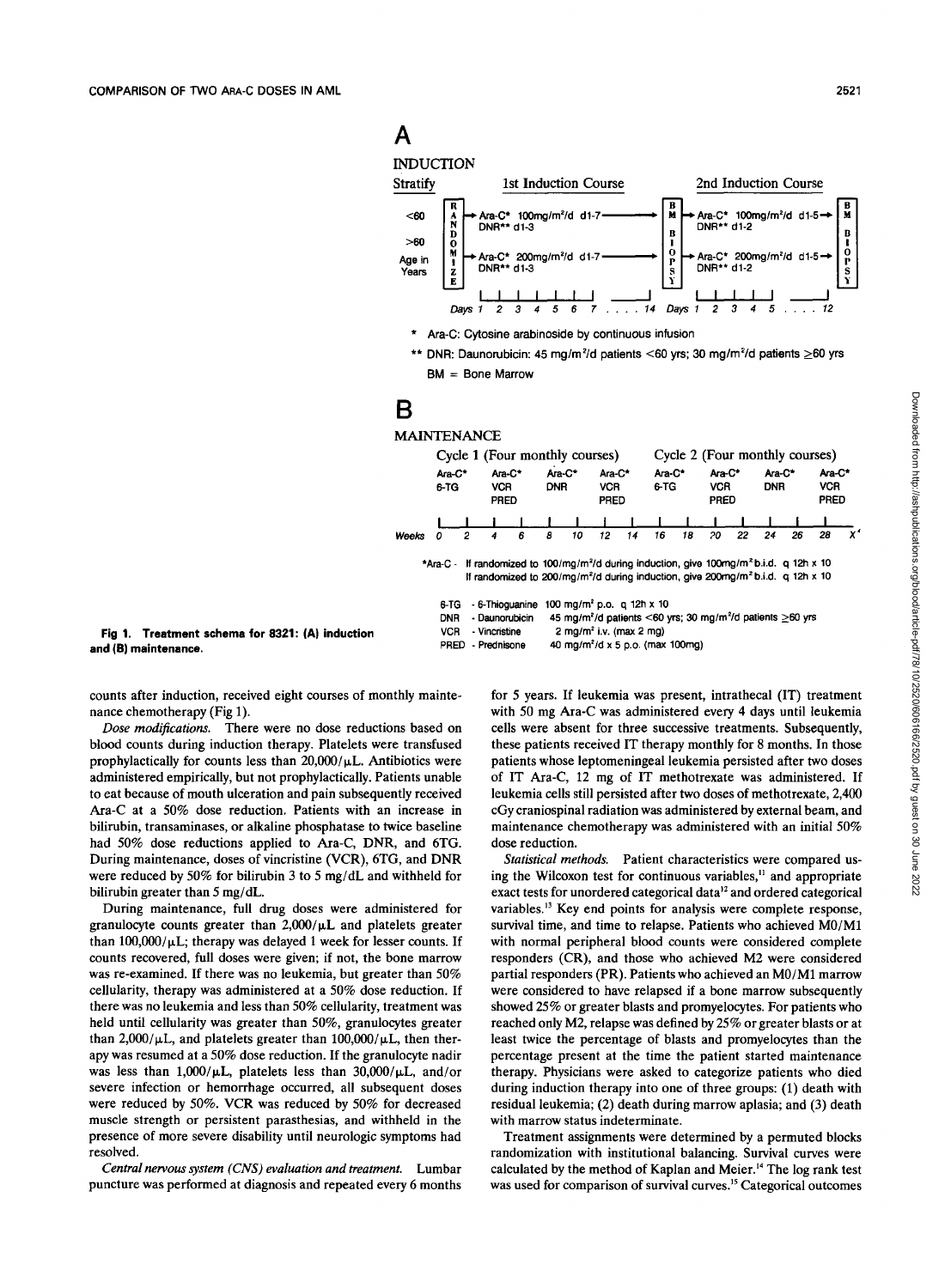**Table 1. Patient Characteristics for CALGB 8321** 

|                 |         | Ara-C Dose |         |
|-----------------|---------|------------|---------|
|                 | 100 mg  | 200 mg     | P Value |
| No. of patients | 160     | 166        |         |
| Age (yr)        |         |            | .47     |
| Median          | 54      | 51         |         |
| Range           | 16-81   | 15-83      |         |
| $<$ 40          | 41 (26) | 53 (32)    |         |
| 40-59           | 69 (43) | 63 (38)    |         |
| $\geq 60$       | 50 (31) | 50 (30)    |         |
| Sex             |         |            | .44     |
| Male            | 90(56)  | 86 (52)    |         |
| Female          | 70 (44) | 80 (48)    |         |
| Histology (FAB) |         |            | .16     |
| M1              | 36 (22) | 41 (25)    |         |
| M <sub>2</sub>  | 35 (22) | 50 (30)    |         |
| M3              | 11(7)   | 10(6)      |         |
| M4              | 68 (42) | 50 (30)    |         |
| M <sub>5</sub>  | 8(5)    | 11(7)      |         |
| M <sub>6</sub>  | 1(1)    | 4(2)       |         |
| M7              | 1(1)    | 0(0)       |         |
| PS              |         |            | .07     |
| 0               | 61 (38) | 46 (28)    |         |
| 1               | 48 (30) | 56 (34)    |         |
| $\overline{2}$  | 31 (19) | 40 (24)    |         |
| 3               | 18 (11) | 21 (13)    |         |
| 4               | 2 (1)   | 3(2)       |         |
|                 |         |            |         |

Percentages in parentheses.

such as response rates were compared using exact tests or  $2 \times 2$ tables.16 All statistical tests for primary treatment comparisons were stratified by patient age less than 60 or *60* or greater years.

Time to failure was measured from study entry until the first event, including removal from study for failure to respond, death, or relapse. Survival was measured from study entry until death or the date the patient was last known to be alive. Disease-free survival was computed only for patients who achieved a CR and was measured from the date of CR to relapse or death, whichever occurred first. Patients (four in A200, and one in A100) who entered bone marrow transplant programs before reaching an end point in the study were censored from analyses at that time.

Some analyses were made by grouping patients according to performance status (PS). At study entry, patients were categorized as having PS 0 (fully active), PS 1 (restricted in physically strenuous activity, but ambulatory and able to perform light work), PS 2 (ambulatory and capable of all self care, but unable to perform any work activities, up and about **>50%** of waking hours), PS 3 (capable of only limited self care, sedentary  $>50\%$  of waking hours), or PS **4** (completely disabled, unable to perform any self care, sedentary).

#### RESULTS

There were **345** patients randomized to CALGB **8321; 326** were eligible and evaluable for study end points. There were six ineligible patients in **A100** and five in *A200;* two were in the blast phase of chronic myeloid leukemia, three had acute lymphoid leukemia (ALL), two had biphenotypic leukemia (mixed **AML** and **ALL),** one had undifferentiated leukemia, one had an elevated blood urea nitrogen, and one did not have a pretreatment bone marrow. There were four pretreatment cancellations from **A200** and **2** from **A100;** no follow-up data were available for two patients in

**A100.** This left **160** patients in **A100** and **166** in **A200** for analysis.

The characteristics of eligible patients are summarized in Table 1; their clinical features are summarized in Table **2** by treatment. The treatment groups were well balanced, with the exception that the *P* value associated with **PS** suggested a possible imbalance for that characteristic. *Also,* a somewhat greater number of patients with **M4** histology were randomized to A100 (42%  $v$  30%,  $P = .03$ ). Subsets of patients with **M4** (those with marrow eosinophilia) may have a better prognosis." Data forms used in this trial did not identify patients who had preleukemic syndromes. Standard karyotypic analysis was not available on all patients and not a requirement at the time this trial was conducted.

Response rates and death rates following induction therapy are grouped by age for each regimen in Table **3.**  The CR rate among all patients was **61%.** Response rates stratified by age were not different for the two treatment groups  $(P = .29)$ . The difference in CR rate for the two regimens did not differ in older patients  $(P = .68)$  or for patients less than 60 years of age  $(P = .08)$ . Patients classified as "off-study, no response" or "death with leukemic marrow" in Table **3** could have had more resistant

#### **Table 2. Clinical Features at Study Entry for Patients Enrolled in CALGB 8321**

|                            | Ara-C Dose   |              |         |
|----------------------------|--------------|--------------|---------|
|                            | 100 mg       | 200 mg       | P Value |
| No. of patients            | 160          | 166          |         |
| Hemoglobin (g/dL)          |              |              | .37     |
| Median                     | 9.3          | 9.2          |         |
| Range                      | $2.2 - 16.4$ | $3.1 - 14.1$ |         |
| Leukocytosis               |              |              |         |
| $(10^3$ cells/ $\mu L$ )   |              |              |         |
| Median                     | 14.2         | 17.3         | .74     |
| Range                      | $0.4 - 220$  | $0.5 - 600$  |         |
| <b>Platelets</b>           |              |              |         |
| $(10^3$ cells/ $\mu$ L)    |              |              | .48     |
| Median                     | 59.0         | 51.0         |         |
| Range                      | 5.0-476      | 5.0-591      |         |
| Infection                  |              |              | .71     |
| None                       | 93 (58)      | 93 (56)      |         |
| Mild                       | 30 (19)      | 29 (17)      |         |
| Moderate                   | 29 (18)      | 40 (24)      |         |
| Severe                     | 7(4)         | 4(2)         |         |
| Life-threatening           | 1 (12)       | 0 (0)        |         |
| Hemorrhage                 |              |              | .33     |
| None                       | 99 (62)      | 92 (55)      |         |
| Petechiae/ecchymosis       | 41 (26)      | 52 (31)      |         |
| Active–no transfusion      | 2(1)         | 8(5)         |         |
| Required transfusion       | 18 (11)      | 14 (8)       |         |
| Bone marrow cellularity:   |              |              | .70     |
| Hypocellular               | 7(4)         | 6(4)         |         |
| Normocellular              | 3(2)         | 5 (3)        |         |
| Hypercellular              | 82 (51)      | 81 (49)      |         |
| Packed                     | 65 (41)      | 72 (43)      |         |
| Not reported               | 3(2)         | 2(1)         |         |
| Extramedullary involvement | 62 (39)      | 66 (40)      | .91     |
| CNS                        | 18 (11)      | 11(7)        | -17     |

Percentages in parentheses.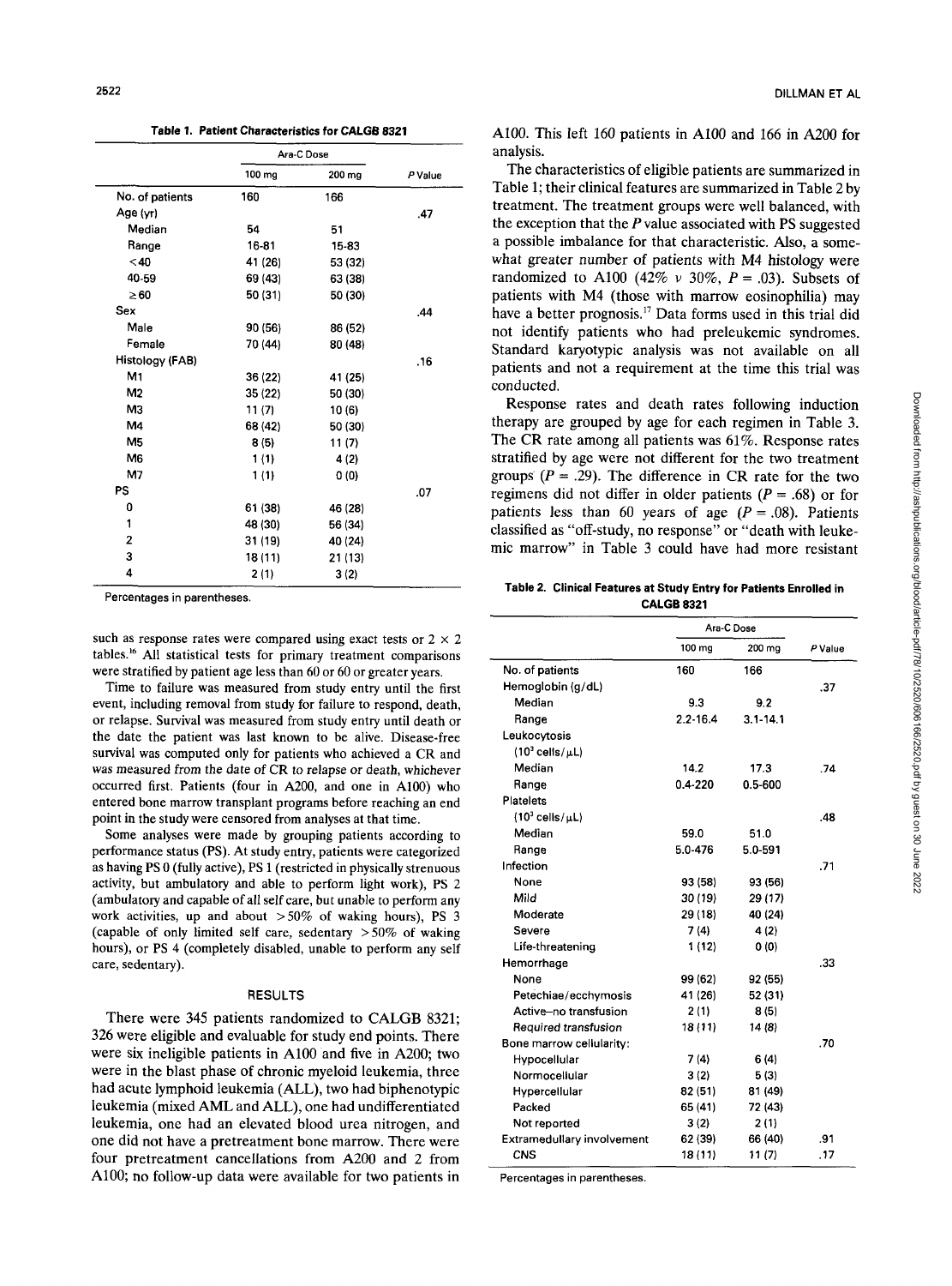**Table 3. Response to Induction Therapy by Regimen and Age** 

|                               | Ara-C Dose |                 |         |          |  |  |
|-------------------------------|------------|-----------------|---------|----------|--|--|
|                               |            | $<$ 60 $\vee$ r | >60 yr  |          |  |  |
|                               | 100 mg     | 200 mg          | 100 ma  | 200 mg   |  |  |
| No. of patients               | 110        | 116             | 50      | 50       |  |  |
| CR                            | 70 (64)    | 87 (75)*        | 22 (44) | 19 (38)† |  |  |
| PR                            | 8(7)       | 5(4)            | 2(4)    | 2(4)     |  |  |
| Off study, alive, no response | 15 (14)    | 6 (5)           | 6 (12)  | 6 (12)   |  |  |
| Died, leukemic marrow         | 9(8)       | 11 (9)          | 15 (30) | 13 (26)  |  |  |
| Died, aplastic marrow         | 6(5)       | 6(5)            | 4(8)    | 7 (14)   |  |  |
| Died, marrow status unknown   | 2(2)       | 1 (1)           | 1(2)    | 3 (6)    |  |  |

Percentages in parentheses

*\*P* = **.08.** 

*tP* = .68.

disease. The distribution of such patients was **36** of **166 (22%)** in *A200* compared with **45** of **160 (28%)** in **A100**   $(P = .22)$ . There was no apparent difference between treatment groups in the proportion of patients dying during induction therapy with a leukemic marrow or aplastic marrow.

Of the **198** patients who achieved **CR, 70%** achieved **CR**  after one induction course, while **30%** required a second. Overall, there was no difference between treatments in the proportion going into **CR** after one course **(39%** for **A100** v 45% for  $A200$ ,  $P = .88$ ). There was also no difference between treatments for the **157** patients less than **60** years of age who went into **CR** after one induction course **(74%**  for A200  $\nu$  69% for A100,  $P = .59$ ). Table 4 shows the correlation between certain patient characteristics and achieving **CR.** Younger age and excellent PS were more likely to be associated with a CR.

There have been **297** deaths, and the remaining **29**  patients have been monitored for a median of **5.2** years, with a range of **2.8** to **7.1** years. There were no differences between treatment groups in survival (Fig 2,  $P = .64$ ), failure-free survival  $(P = .33)$ , or disease-free survival for patients achieving a **CR** (Fig **3).** There was also no

**Table 4. Number of Patients With CR by Selected Characteristics** 

|                | CR          | P Value |
|----------------|-------------|---------|
| Age (yr)       |             |         |
| $40$           | 74/94 (79)  | < .0001 |
| 40-59          | 83/132 (63) |         |
| $\geq 60$      | 41/100 (41) |         |
| FAB            |             |         |
| M1             | 40/77 (52)  | .39     |
| M2             | 55/85 (65)  |         |
| M3             | 13/21 (62)  |         |
| M4             | 76/118      |         |
| M <sub>5</sub> | 12/19 (63)  |         |
| M6             | 2/5(40)     |         |
| M7             | 0/1(0)      |         |
| PS.            |             |         |
| 0              | 77/107 (72) | .01     |
| 1              | 57/104 (55) |         |
| $\overline{2}$ | 41/71 (58)  |         |
| 3 or 4         | 23/44 (52)  |         |

Percentages in parentheses.



**Fig 2. Overall survival by treatment.** 

difference in survival between the two regimens in either age stratum (Fig **4).** However, survival curves for three different age groups (Fig 5) and four **PS** groups (Fig **6)**  showed striking survival advantages for patients less than **40**  years of age and patients with **PS** 0 at initiation of therapy. There was no difference when survival was examined by FAB histologic type  $(P = .37)$ . Additional analyses that stratified patients by age and PS suggested that patients less than **60** years who entered with PS 0 had superior survival if treated on  $A200 (P = .05)$ .

**As** expected, the major chemotherapy complication observed in this trial was bone marrow suppression associated with infection and/or hemorrhage. However, it is virtually impossible to distinguish between the marrow suppressive effects of leukemia and the marrow suppressive effects of cytotoxic drugs. During induction therapy, there were **78**  deaths. *As* shown in Table **3,43** of these deaths **(62%)** were associated with residual leukemia, **23 (29%)** were associated with an aplastic marrow, and marrow status was indeterminate in seven **(9%).** Forty-nine deaths were attributed to induction therapy and an additional **six** deaths were attributed to maintenance therapy.

The distribution of therapy-related deaths by age group



**Disease-free survival for patients who had achieved com-Fig 3. plete remission. Duration was calculated from the date of achieving complete remission.**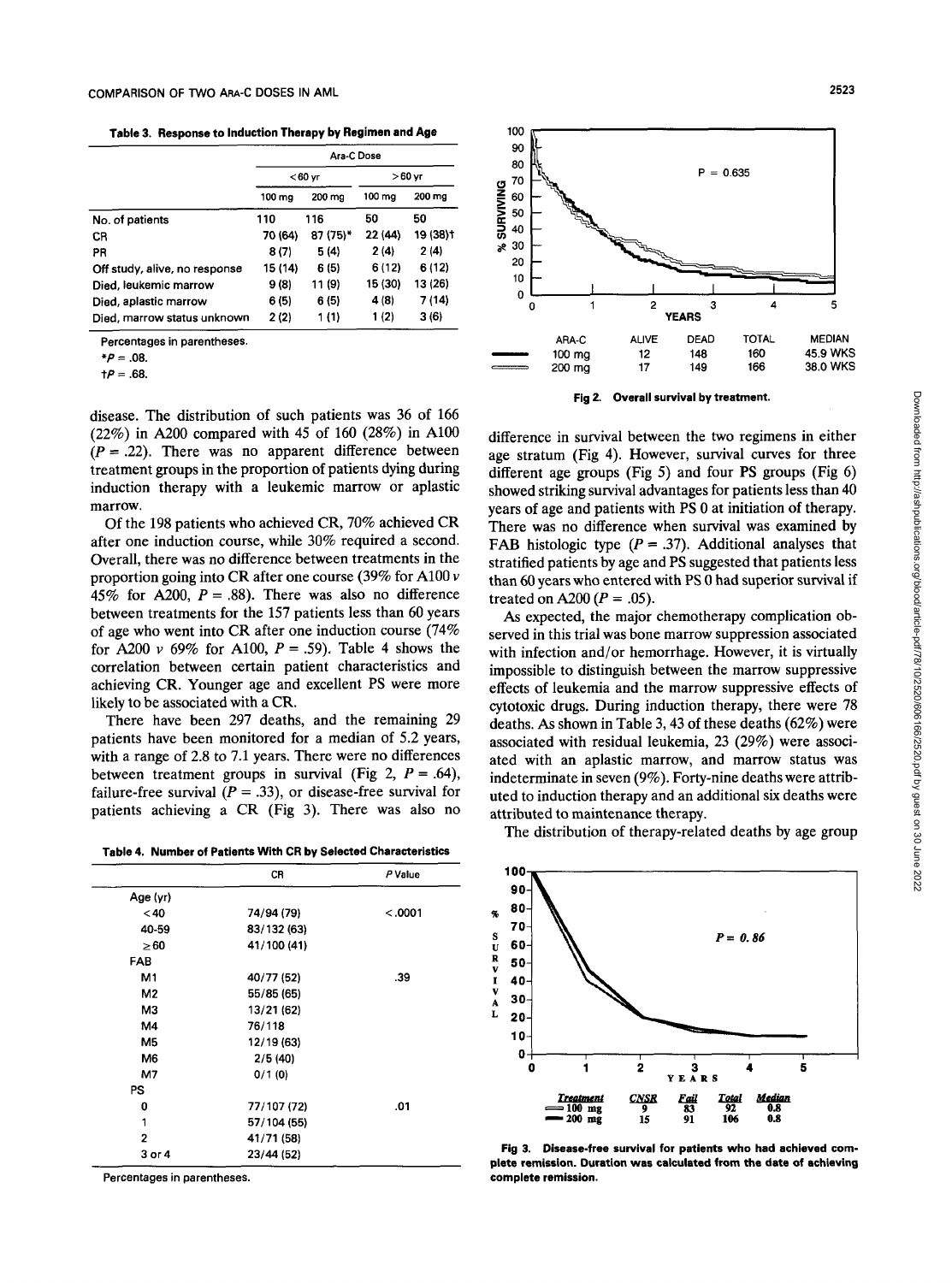

**Fig 4. Survival for patients** < *60* **years (A) and** *2* **60 years (B).** 

and therapy is shown in Table 5. *A200* was associated with more deaths attributed to therapy for patients less than 60 years  $(P = .04$  during induction,  $P = .08$  during maintenance, and  $P = .03$  overall). There was no difference between treatments for therapy-related deaths in patients age 60 years or older. For all patients, regardless of age, the therapy-related death rate was 21% for *A200* and 13% for A100  $(P = .054)$ .

During induction therapy, life-threatening or fatal CNS toxicities were seen in six patients in A100 and five in A200 among patients less than 60 years, while for patients 60 years or older, such toxicity was seen in three patients in *A200* and one in A100. Life-threatening hepatic injury was seen in two patients less than 60 (both in A200) during induction. In patients 60 or older, life-threatening liver damage was noted in one patient in A100 and five in A200.

Because significant Ara-C levels are measurable in cerebral spinal fluid after intravenous (IV) injection, it had been proposed that higher doses of Ara-C might provide greater protection against CNS relapse. Among CRs, there were four of 72 (6%) who relapsed in the CNS in A100 and three of 106 (3%) in A200 group  $(P = .70)$ .

#### 100 **1 100 <b>1 100 1 100 1 100 1 100 100 100 100 100 100 100 100 100 100 100 100 100 100 100 100 100 100 100 100 100 100 100 100 100 100 100 100 100** 90 **80**  70 *p* 60 **2** <sup>50</sup>  $\frac{1}{2}$  40 **ap** 30 20 10 0  $P < 0.0001$ 0 1 2 3 4 **5 YEARS**   $\begin{array}{c|c}\n 20 & 0 \\
 \hline\n 0 & 0\n \end{array}$ **AGEGAOUP ALIVE DEAD TOTAL MEDIAN**  - <40YRS 15 79 94 76.7 WKS 10<br>
0<br>
40-69 YPS 11 121 132 48.9 WKS<br>
40-59 YPS 11 121 132 48.9 WKS<br>
60 + YPS 3 97 100 10.7 WKS 60+ YRS 3 97 100 10.7WKS

**Fig 5. Survival for three different age groups regardless of therapy.** 

#### **DISCUSSION**

There has been extensive investigation regarding the dose and schedule of Ara-C delivery for treatment of AML. $5-7.18-20$  The current study tested the hypothesis that doubling the dose of Ara-C to 200 mg/m<sup>2</sup> might be superior because of the intensification of dose during induction and maintenance. The results of CALGB 8321 provide no evidence that a twofold increase in Ara-C dose is superior to 100 mg/m<sup>2</sup> of Ara-C in terms of CR rate, time to CR, overall survival, failure-free survival, duration of relapsefree survival, or frequency of relapse in the CNS. There was still no detectable difference in survival when subsets of patients less than 60 years of age and 60 or greater were analyzed for the effects of therapy, although there may be a higher CR rate in younger patients.

This study confirms previous observations regarding the significance of age and PS in predicting response and survival in AML.<sup>3,4</sup> Younger patients have higher CR rates and longer survival than older age groups. These observations complicate interpretation of data purporting to demonstrate improved survival resulting from bone marrow



**Fig 6. Survival by performance level regardless of therapy.**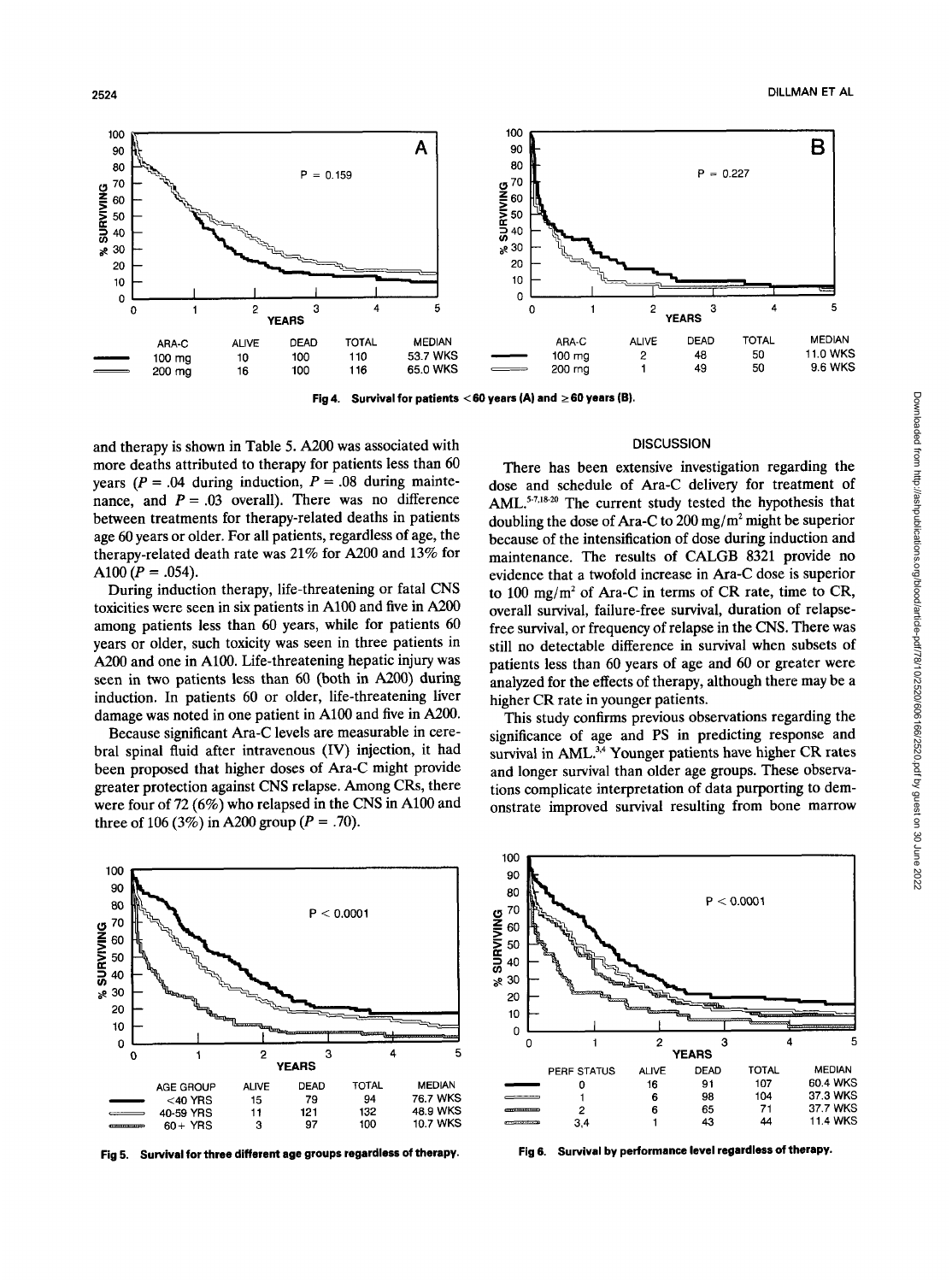**Table 5. Deaths Attributed to Therapy in CALGB 8321** 

|                 |             | $< 60$ yr             |            | $\geq 60$ yr      |  |
|-----------------|-------------|-----------------------|------------|-------------------|--|
|                 | A100        | A200                  | A100       | A200              |  |
| Induction       | $(N = 110)$ | $(N = 116)$           | $(N = 50)$ | $(N = 50)$        |  |
| Infection       | 6           | 10                    | 10         | 9                 |  |
| Hemorrhage      |             | З                     | n          | 2                 |  |
| Both            | n           | 2                     |            | n                 |  |
| <b>CNS</b>      | n           | o                     | o          |                   |  |
| Cardiopulmonary | Ω           | O                     |            | з                 |  |
| Both            |             | ٥                     | n          | ٥                 |  |
| Total           |             | 7 (6%) 15 (13%)       |            | 12 (24%) 15 (30%) |  |
|                 |             | $(P=.04)$             | $(P=.51)$  |                   |  |
| Maintenance     |             | $(N = 67)$ $(N = 83)$ | $(N = 19)$ | $(N = 15)$        |  |
| Infection       | o           | 4                     | n          | o                 |  |
| Hemorrhage      | Ω           | n                     |            | n                 |  |
| Both            | n           | n                     |            |                   |  |
| Total           | 0 (0%)      | 4 (5%)                | 1 (5%)     | 1 (7%)            |  |
|                 |             | $(P=.08)$             |            | $(P=.33)$         |  |

transplantation, because that approach is typically restricted to younger patients who have already exhibited a good response to induction chemotherapy." Survival in leukemia is also better for patients who have an excellent PS. It is only when our data are analyzed for groups of patients with a young age and an excellent PS that any survival advantage could be ascertained for either regimen. Patients less than 60 years of age with PS 0 randomized to *A200* had a better survival than similar patients randomized to A100.

Higher doses of Ara-C may increase prolonged marrow aplasia, neurologic toxicity,<sup>22</sup> or hepatic toxicity.<sup>23</sup> If such increases in toxicity were offset by an increase in long-term survival, they would be acceptable from a risk/benefit standpoint. Unfortunately, in the setting of leukemia and cytotoxic therapy, it is difficult to clearly distinguish deaths due to leukemia from those due to therapy. However, there were more deaths attributed to toxic effects of therapy in the A200 arm during both induction and maintenance for patients less than 60 years. Our data do not reflect a direct correlation between "aplastic death" and "toxic death."

The long-term survival results of this trial are similar to those seen in CALGB 7921.8 The overall 5-year survival of only 10% is disappointing and emphasizes the need for continued investigation of therapeutic regimens that may improve long-term survival. Our study failed to show a therapeutic advantage for doubling the dose of Ara-C. However, it did not address the potential for higher Ara-C doses, perhaps given by different schedules, that might produce a higher response rate and a better survival, perhaps with equivalent or even less toxicity. Other studies have suggested that much higher doses of Ara-C may be advantageous when used during induction $18,24$  or as an intensification after remission has been achieved.<sup>25,26</sup>

#### **APPENDIX**

## **Institutions Participating in the Study (Grant No.)**

University of California at San Diego, San Diego, CA, Mark Green (11789); Walter Reed Army Medical Center, Washington, DC, Raymond Weiss (CA-26806); Upstate Medical Center at Syracuse, Syracuse, NY, Arlan Gottlieb (CA-21060); McGill Cancer Center, Montreal, Canada, Bernard Cooper (CA-31809); Maimonides Medical Center, Brooklyn, NY, Samuel Kopel (CA-25119); Long Island Jewish Medical Center, New Hyde Park, NY, Kanti Rai (CA-11028); Massachusetts General Hospital, Boston, MA, Robert W. Carey (CA-12449); Wilmington Medical Center, Wilmington, DE, Irving Berkowitz (CA-37041); Columbia University, New York, NY, Rose Ruth Ellison (CA-12011); Rhode Island Hospital, Providence, RI, Louis Leone (CA-08025); Bowman-Gray School of Medicine, Winston-Salem, NC, Robert Cooper (CA-03927); University of Missouri, Columbia, MO, Michael Perry (CA-12046); Finsen Institute, Copenhagen, Denmark, Nis I. Nissen; New York Hospital-Cornel1 Medical Center, New York, NY, Richard T. Silver (CA-07968); Dartmouth Medical School-Norris Cotton Cancer Center, Hanover, NH, Gibbons Cornwell (CA-04326); West Virginia University Medical Center, Morgantown, WV, Peter Raich (CA-28562); Mount Sinai Hospital, New York, NY, James F. Holland (CA-04457); Central Massachusetts Oncology Group, Worcester, MA, Mary Costanza (CA-37135); University of Tennessee, Memphis, TN, Alvin M. Mauer (CA-47555).

# **REFERENCES**

1. Champlin R, Gale RP: Acute myelogenous leukemia: recent advances in therapy. Prolonged survival in acute myelogenous leukemia without maintenance chemotherapy. Blood 69:1551,1987

2. Mayer **FU:** Current chemotherapeutic treatment approaches to the management of previously untreated adults with de novo acute myelogenous leukemia. Semin Oncol 14:384, 1987

3. Preisler HD, Brecher M, Browman G, Early AP, Walker IR, Raza A, Freeman A: The treatment of acute myelocytic leukemia in patients 30 years of age and younger. Am J Hematol 13:189, 1982

**4.** Sauter C, Berchtold W, Fopp M, Gratwohl A, Impach P, Maurice P, Tschopp L, von Fliedner V, Cavalli F: Acute myelogenous leukaemia: Maintenance chemotherapy after early consolidation treatment does not prolong survival. Lancet 1:379, 1984

5. Ellison RR, Holland JF, Weil M, Jacquillat C, Boiron M,

Bernard J, Sawitsky A, Rosner F, Gussoff B, Silver RT, Karanas A, Cuttner J, Spurr CL, Hayes DM, Blom J, Leone LA, Haurani F, Kyle R, Hutchison JL, Forcier RJ, Moon JH: Arabinosyl cytosine: A useful agent in the treatment of acute leukemia in adults. Blood 32:507, 1968

6. Rai KR, Holland JF, Glidewell OJ, Weinberg V, Brunner K, Obrecht JP, Preisler HD, Nawabi IW, Prager D, Carey RW, Cooper R, Haurani F, Hutchison JL, Silver RT, Falkson G, Wiernik P, Hoagland HC, Bloomfield CD, James GW, Gottlieb A, Ramanan SV, Blom J, Nissen NL, Bank A, Ellison RR, Kung F, Henry P, McIntyre OR, Kaan SK : Treatment of acute myelocytic leukemia: A study of Cancer and Leukemia Group B. Blood 58:1203, 1981

7. Yates J, Glidewell 0, Wiernik P, Cooper MR, Steinberg D, Dosik H, Levy R, Hoagland C, Henry P, Gottlieb A, Cornell C,